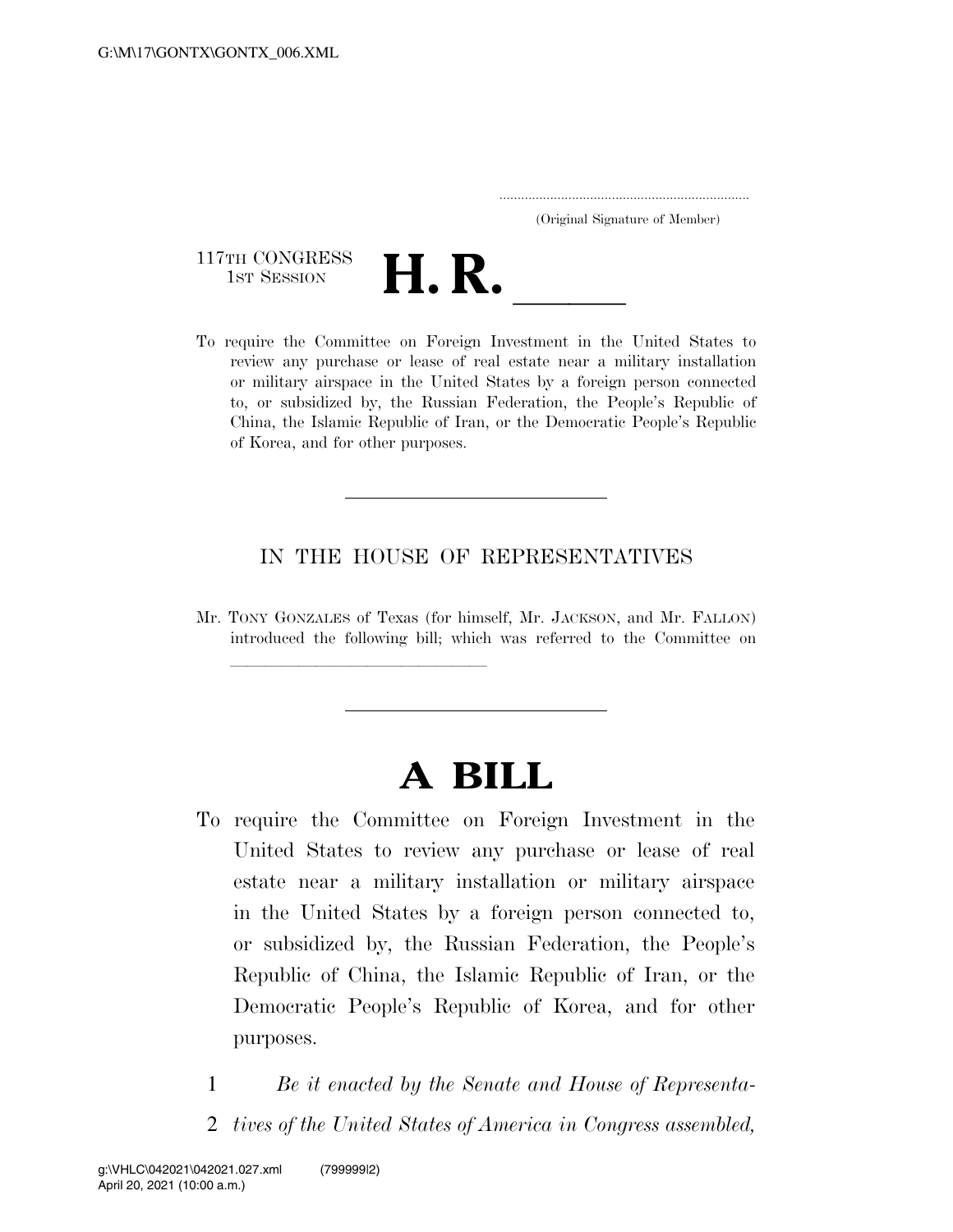## **SECTION 1. SHORT TITLE.**

 This Act may be cited as the ''Protecting Military Installations from Foreign Espionage Act''.

| $\overline{4}$ | SEC. 2. REVIEW BY COMMITTEE ON FOREIGN INVESTMENT             |
|----------------|---------------------------------------------------------------|
| 5              | IN THE UNITED STATES OF REAL ESTATE                           |
| 6              | PURCHASES OR LEASES NEAR MILITARY IN-                         |
| 7              | STALLATIONS OR MILITARY AIRSPACE.                             |
| 8              | (a) INCLUSION IN DEFINITION OF COVERED TRANS-                 |
| 9              | $\text{ACTION.}$ —Section 721(a)(4) of the Defense Production |
| 10             | Act of 1950 (50 U.S.C. $4565(a)(4)$ ) is amended—             |
| 11             | $(1)$ in subparagraph $(A)$ —                                 |
| 12             | $(A)$ in clause (i), by striking "; and" and                  |
| 13             | inserting a semicolon;                                        |
| 14             | (B) in clause (ii), by striking the period at                 |
| 15             | the end and inserting "; and"; and                            |
| 16             | (C) by adding at the end the following:                       |
| 17             | "(iii) any transaction described in                           |
| 18             | subparagraph $(B)(vi)$ that is proposed,                      |
| 19             | pending, or completed on or after the date                    |
| 20             | of the enactment of the Protecting Military                   |
| 21             | Installations from Foreign Espionage                          |
| 22             | $\text{Act."};$ and                                           |
| 23             | $(2)$ in subparagraph $(B)$ , by adding at the end            |
| 24             | the following:                                                |
| 25             | "(vi) Notwithstanding clause (ii) or                          |
| 26             | subparagraph $(C)$ , the purchase or lease                    |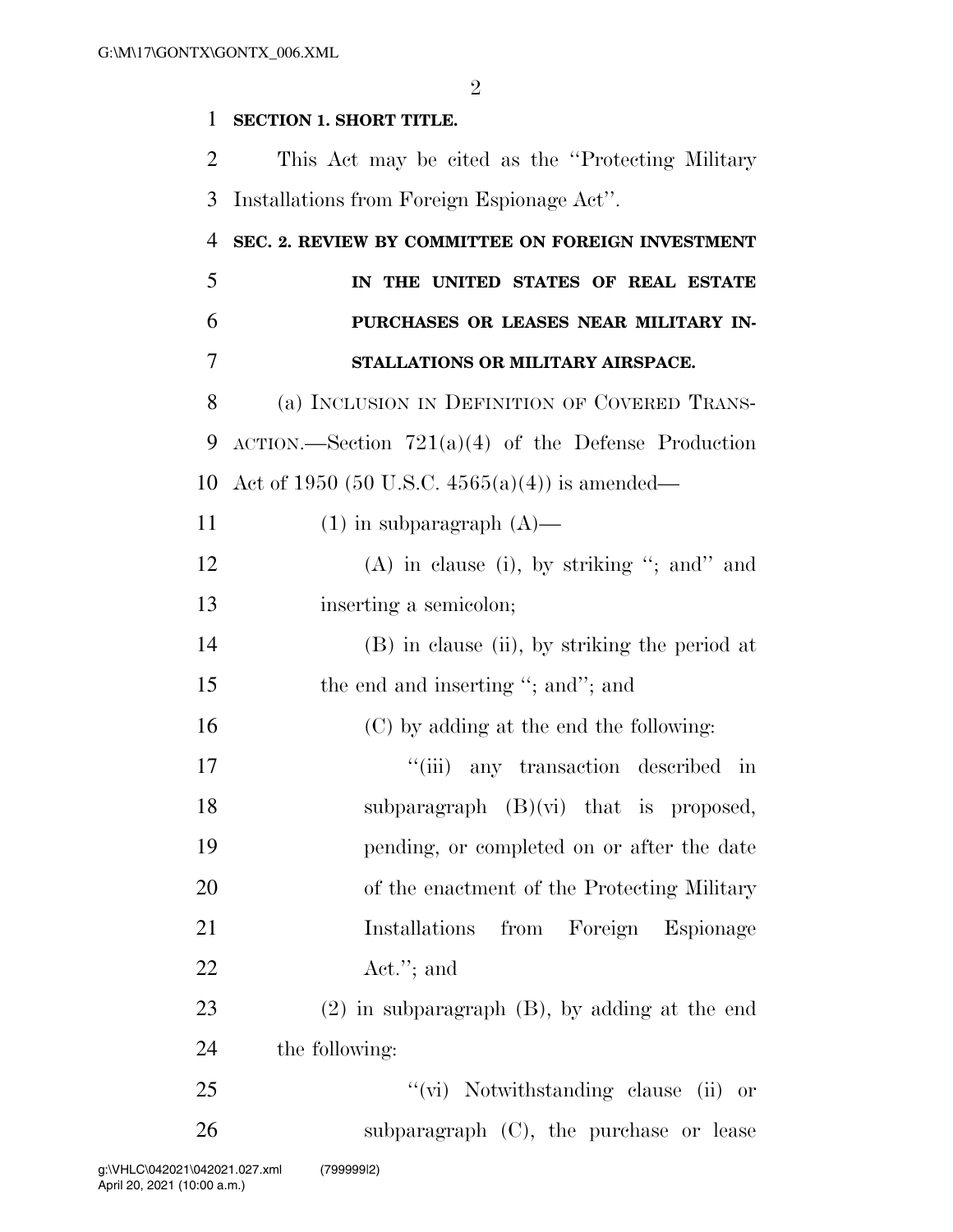| $\mathbf{1}$   | by, or a concession to, a foreign person of |
|----------------|---------------------------------------------|
| $\overline{2}$ | private or public real estate—              |
| $\overline{3}$ | $\lq (I)$ that is located in the United     |
| $\overline{4}$ | States and within—                          |
| 5              | "(aa) $100$ miles of a military             |
| 6              | installation (as defined in section)        |
| $\tau$         | $2801(c)(4)$ of title 10, United            |
| 8              | States Code); or                            |
| 9              | "(bb) $50$ miles of —                       |
| 10             | "( $AA$ ) a military train-                 |
| 11             | ing route (as defined in sec-               |
| 12             | tion $183a(h)$ of title 10,                 |
| 13             | United States Code);                        |
| 14             | $\lq\lq$ (BB) airspace des-                 |
| 15             | ignated as special use air-                 |
| 16             | space under part 73 of title                |
| 17             | 14, Code of Federal Regula-                 |
| 18             | tions (or a successor regula-               |
| 19             | tion), and managed by the                   |
| 20             | Department of Defense;                      |
| 21             | "(CC) a controlled fir-                     |
| 22             | ing area (as defined in sec-                |
| 23             | tion 1.1 of title 14, Code of               |
| 24             | Federal Regulations (or a                   |
| 25             | successor regulation) used                  |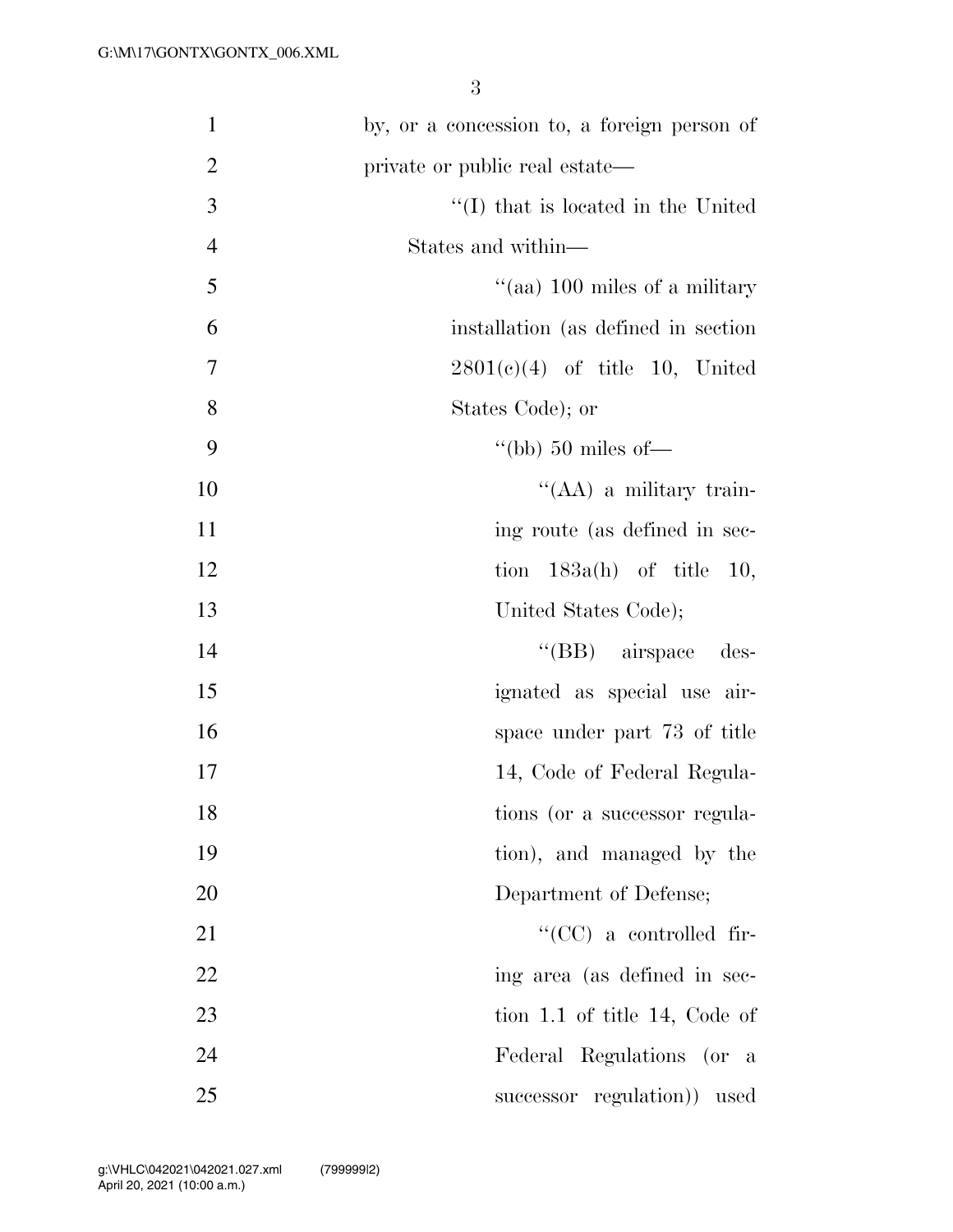| $\mathbf{1}$   | by the Department of De-                                    |
|----------------|-------------------------------------------------------------|
| $\overline{2}$ | fense; or                                                   |
| 3              | $\lq\lq$ (DD) a military oper-                              |
| $\overline{4}$ | ations area (as defined in                                  |
| 5              | section 1.1 of title 14, Code                               |
| 6              | of Federal Regulations (or a                                |
| $\overline{7}$ | successor regulation)); and                                 |
| $8\,$          | $\lq\lq$ (II) if the foreign person is                      |
| 9              | owned or controlled by, is acting for                       |
| 10             | or on behalf of, or receives subsidies                      |
| 11             | $from-$                                                     |
| 12             | "(aa) the Government of the                                 |
| 13             | Russian Federation;                                         |
| 14             | "(bb) the Government of the                                 |
| 15             | People's Republic of China;                                 |
| 16             | $f''(ce)$ the Government of the                             |
| 17             | Islamic Republic of Iran; or                                |
| 18             | "(dd) the Government of the                                 |
| 19             | Democratic People's Republic of                             |
| 20             | Korea.".                                                    |
| 21             | (b) MANDATORY UNILATERAL INITIATION OF RE-                  |
| 22             | VIEWS.—Section $721(b)(1)(D)$ of the Defense Production     |
| 23             | Act of 1950 (50 U.S.C. 4565(b)(1)(D)) is amended—           |
| 24             | (1) in clause (iii), by redesignating subclauses            |
| 25             | $(I), (II),$ and $(III)$ as items (aa), (bb), and (ce), re- |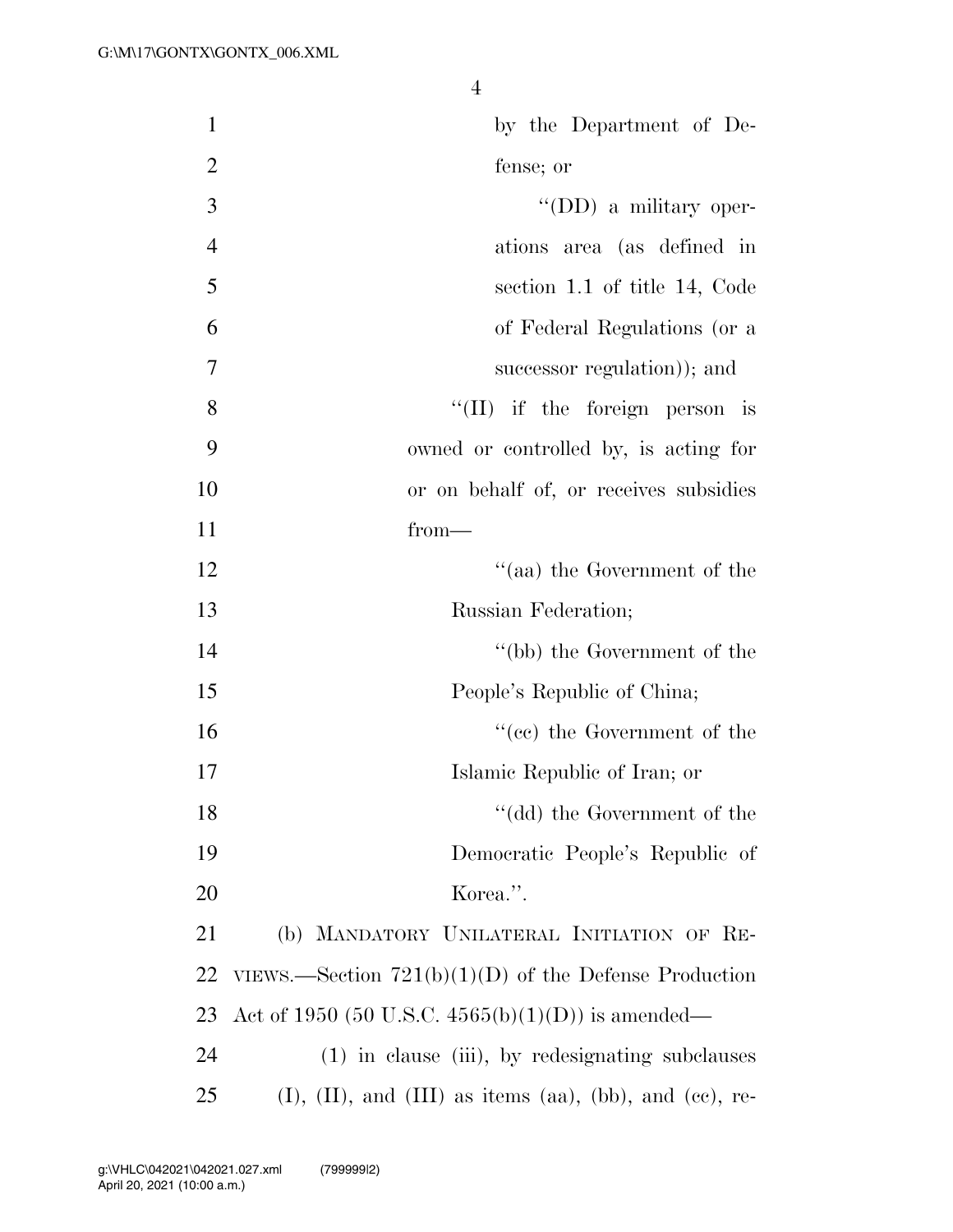| $\mathbf{1}$   | spectively, and by moving such items, as so redesig-                 |
|----------------|----------------------------------------------------------------------|
| $\overline{2}$ | nated, 2 ems to the right;                                           |
| 3              | $(2)$ by redesignating clauses (i), (ii), and (iii) as               |
| 4              | subclauses $(I)$ , $(II)$ , and $(III)$ , respectively, and by       |
| 5              | moving such subclauses, as so redesignated, 2 ems                    |
| 6              | to the right;                                                        |
| 7              | (3) by striking "Subject to" and inserting the                       |
| 8              | following:                                                           |
| 9              | "(i) IN GENERAL.—Subject to"; and                                    |
| 10             | $(4)$ by adding at the end the following:                            |
| 11             | "(ii) MANDATORY UNILATERAL INITI-                                    |
| 12             | ATION OF CERTAIN TRANSACTIONS.—The                                   |
| 13             | Committee shall initiate a review under                              |
| 14             | subparagraph $(A)$ of a covered transaction                          |
| 15             | described in subsection $(a)(4)(B)(vi)$ .".                          |
| 16             | TO CONGRESS.-Section<br>$\left( \mathrm{e}\right)$<br>CERTIFICATIONS |
| 17             | $721(b)(3)(C)(iii)$ of the Defense Production Act of 1950            |
| 18             | $(50 \text{ U.S.C. } 4565(b)(3)(C)(iii))$ is amended—                |
| 19             | $(1)$ in subclause $(IV)$ , by striking "; and" and                  |
| 20             | inserting a semicolon;                                               |
| 21             | $(2)$ in subclause $(V)$ , by striking the period at                 |
| 22             | the end and inserting "; and"; and                                   |
| 23             | $(3)$ by adding at the end the following:                            |
| 24             | "(VI) with respect to covered                                        |
| 25             | transactions described in subsection                                 |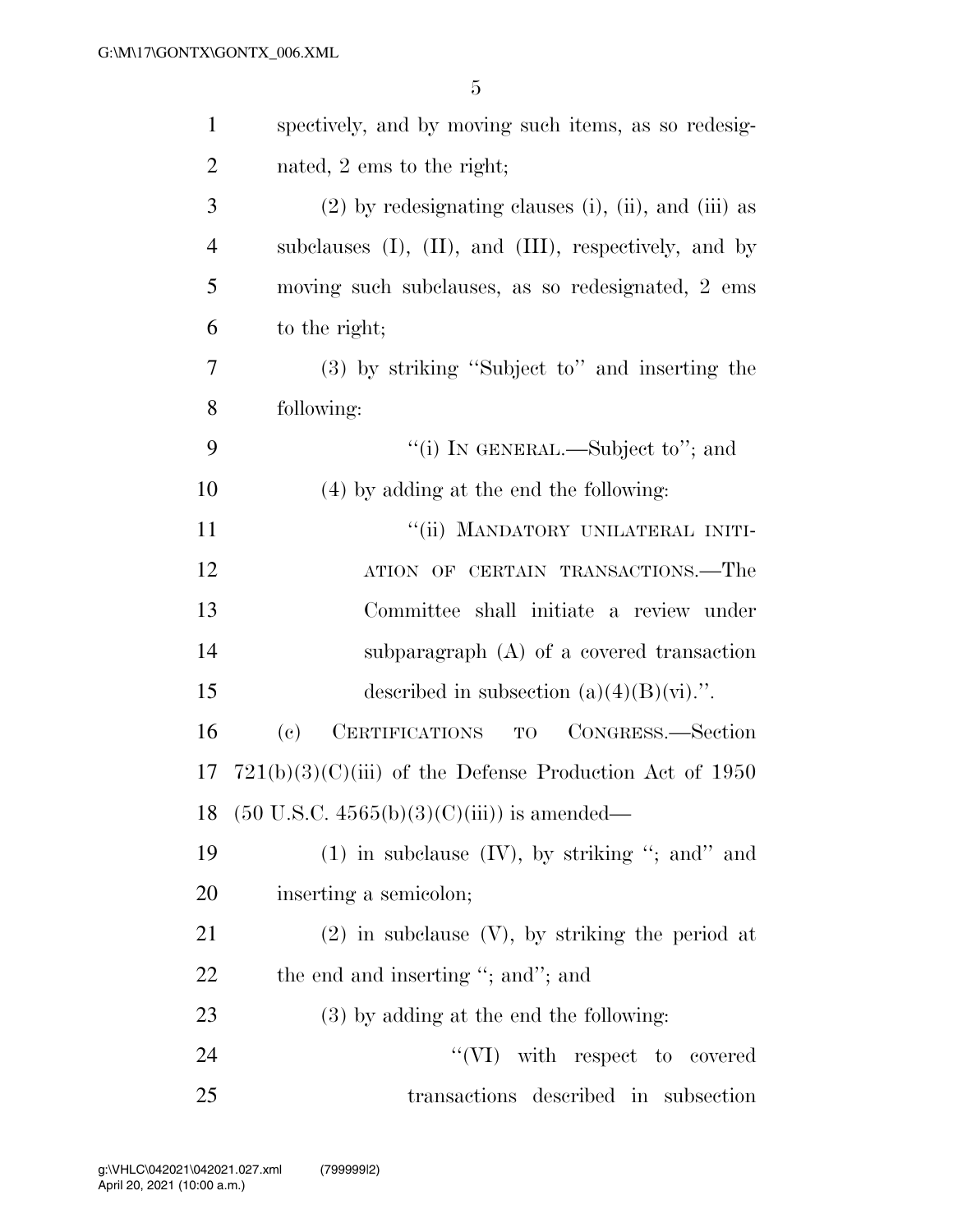| $\mathbf{1}$   | $(a)(4)(B)(vi)$ , to the members of the                            |
|----------------|--------------------------------------------------------------------|
| $\overline{2}$ | Senate from the State in which the                                 |
| 3              | military installation, military training                           |
| $\overline{4}$ | route, special use airspace, controlled                            |
| 5              | firing area, or military operations                                |
| 6              | area is located, and the member from                               |
| 7              | the Congressional District in which                                |
| 8              | such installation, route, airspace, or                             |
| 9              | area is located.".                                                 |
| 10             | SEC. 3. LIMITATION ON APPROVAL OF ENERGY PROJECTS                  |
| 11             | RELATED TO REVIEWS CONDUCTED BY COM-                               |
| 12             | MITTEE ON FOREIGN INVESTMENT IN THE                                |
| 13             | <b>UNITED STATES.</b>                                              |
| 14             | (a) REVIEW BY SECRETARY OF DEFENSE.—Section                        |
| 15             | 183a of title 10, United States Code, is amended—                  |
| 16             | $(1)$ by redesignating subsections $(f)$ , $(g)$ , and             |
| 17             | $(h)$ as subsections $(g)$ , $(h)$ , and $(i)$ , respectively; and |
| 18             | $(2)$ by inserting after subsection (e) the fol-                   |
| 19             | lowing new subsection (f):                                         |
| 20             | "(f) SPECIAL RULE RELATING TO REVIEW BY COM-                       |
| 21             | MITTEE ON FOREIGN INVESTMENT OF THE UNITED                         |
| 22             | $S\text{TATES.}$ (1) If, during the period during which the De-    |
|                |                                                                    |
| 23             | partment of Defense is reviewing an application for an en-         |
| 24             | ergy project filed with the Secretary of Transportation            |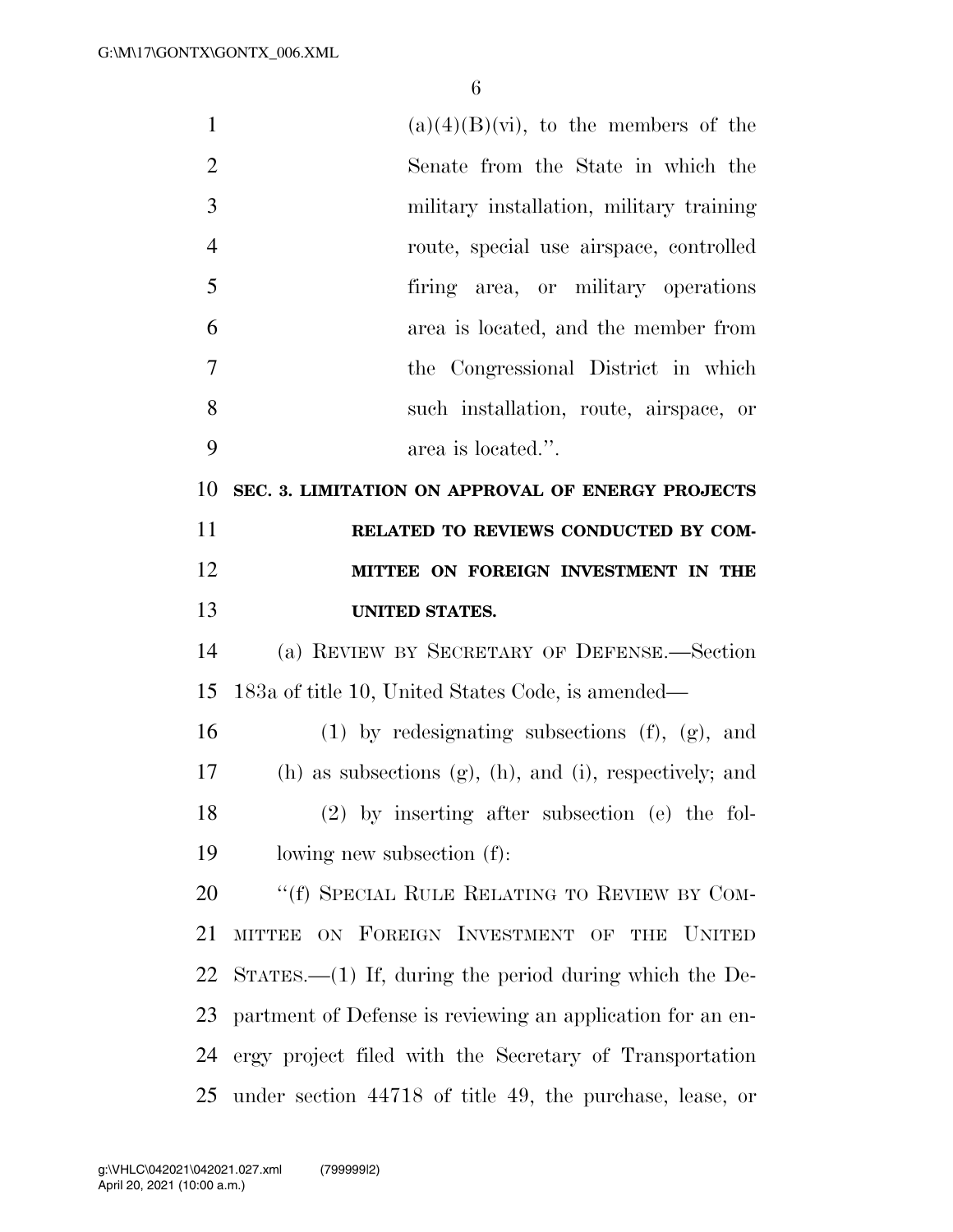concession of real property on which the project is planned to be located is under review or investigation by the Com- mittee on Foreign Investment in the United States under section 721 of the Defense Production Act of 1950 (50 U.S.C. 4565), the Secretary of Defense—

 ''(A) may not complete review of the project until the Committee concludes action under such section 721 with respect to the purchase, lease, or concession; and

 ''(B) shall notify the Secretary of Transpor-11 tation of the delay.

 ''(2) If the Committee on Foreign Investment in the United States determines that the purchase, lease, or con- cession of real property on which an energy project de- scribed in paragraph (1) is planned to be located threatens to impair the national security of the United States and refers the purchase, lease, or concession to the President for further action under section 721(d) of the Defense Production Act of 1950 (50 U.S.C. 4565(d)), the Sec-retary of Defense shall—

21  $\langle A \rangle$  find under subsection (e)(1) that the project would result in an unacceptable risk to the national security of the United States; and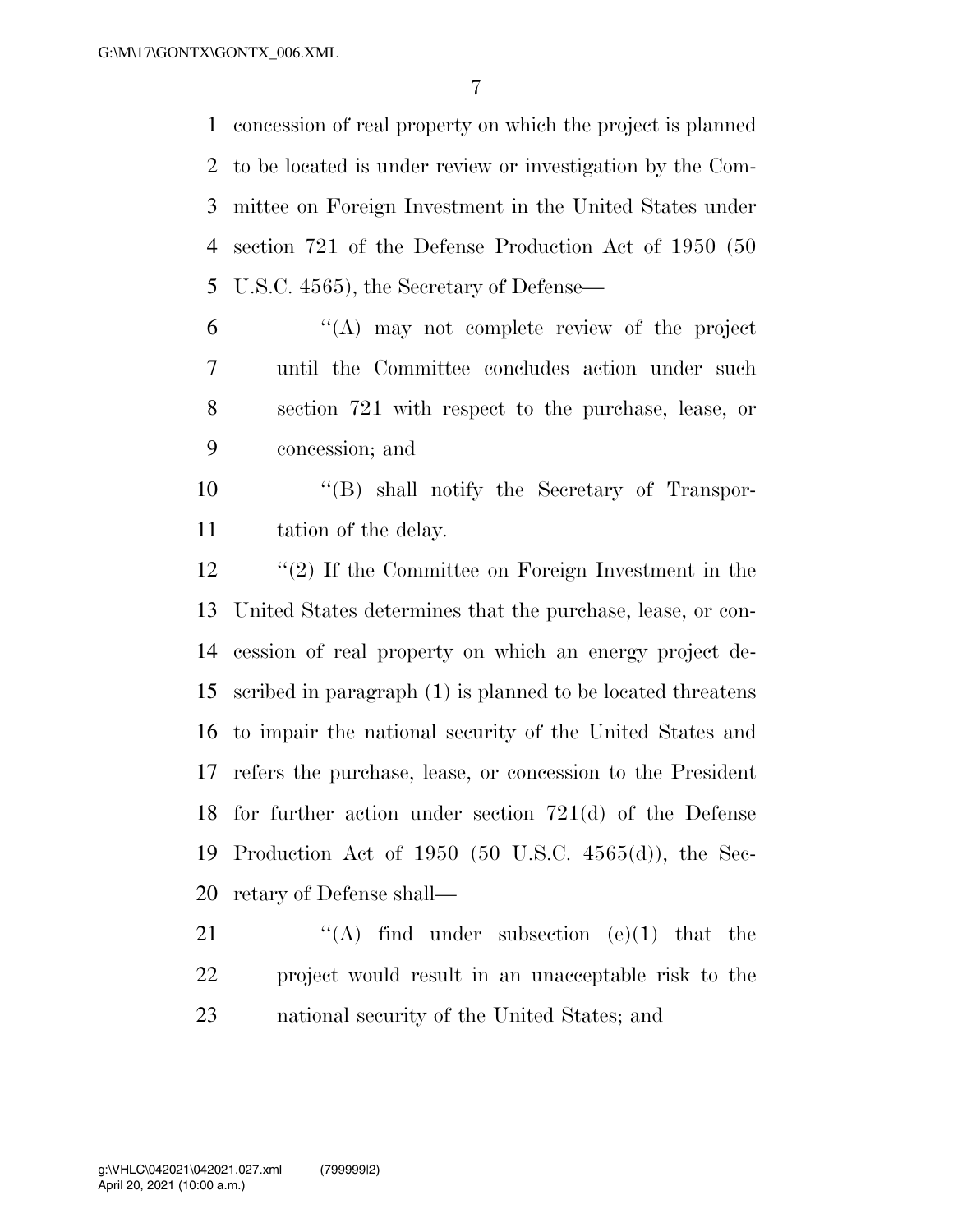| $\mathbf{1}$   | "(B) transmit that finding to the Secretary of             |
|----------------|------------------------------------------------------------|
| $\overline{2}$ | Transportation for inclusion in the report required        |
| 3              | under section $44718(b)(2)$ of title 49.".                 |
| $\overline{4}$ | (b) REVIEW BY SECRETARY OF TRANSPORTATION.—                |
| 5              | Section 44718 of title 49, United States Code, is amend-   |
| 6              | $ed$ —                                                     |
| $\overline{7}$ | $(1)$ by redesignating subsection $(h)$ as<br>sub-         |
| 8              | section (i); and                                           |
| 9              | $(2)$ by inserting after subsection $(g)$ the fol-         |
| 10             | lowing new subsection:                                     |
| 11             | "(h) SPECIAL RULE RELATING TO REVIEW BY COM-               |
| 12             | MITTEE ON FOREIGN INVESTMENT OF THE<br><b>UNITED</b>       |
| 13             | STATES.—The Secretary of Transportation may not issue      |
| 14             | a determination pursuant to this section with respect to   |
| 15             | a proposed structure to be located on real property the    |
| 16             | purchase, lease, or concession of which is under review or |
| 17             | investigation by the Committee on Foreign Investment in    |
| 18             | the United States under section 721 of the Defense Pro-    |
| 19             | duction Act of $1950$ (50 U.S.C. $4565$ ) until—           |
| 20             | $"(1)$ the Committee concludes action under                |
| 21             | such section 721 with respect to the purchase, lease,      |
| 22             | or concession; and                                         |
| 23             | $\cdot\cdot(2)$ the Secretary of Defense—                  |
| 24             | "(A) issues a finding under section $183a(e)$              |
| 25             | of title $10$ ; or                                         |